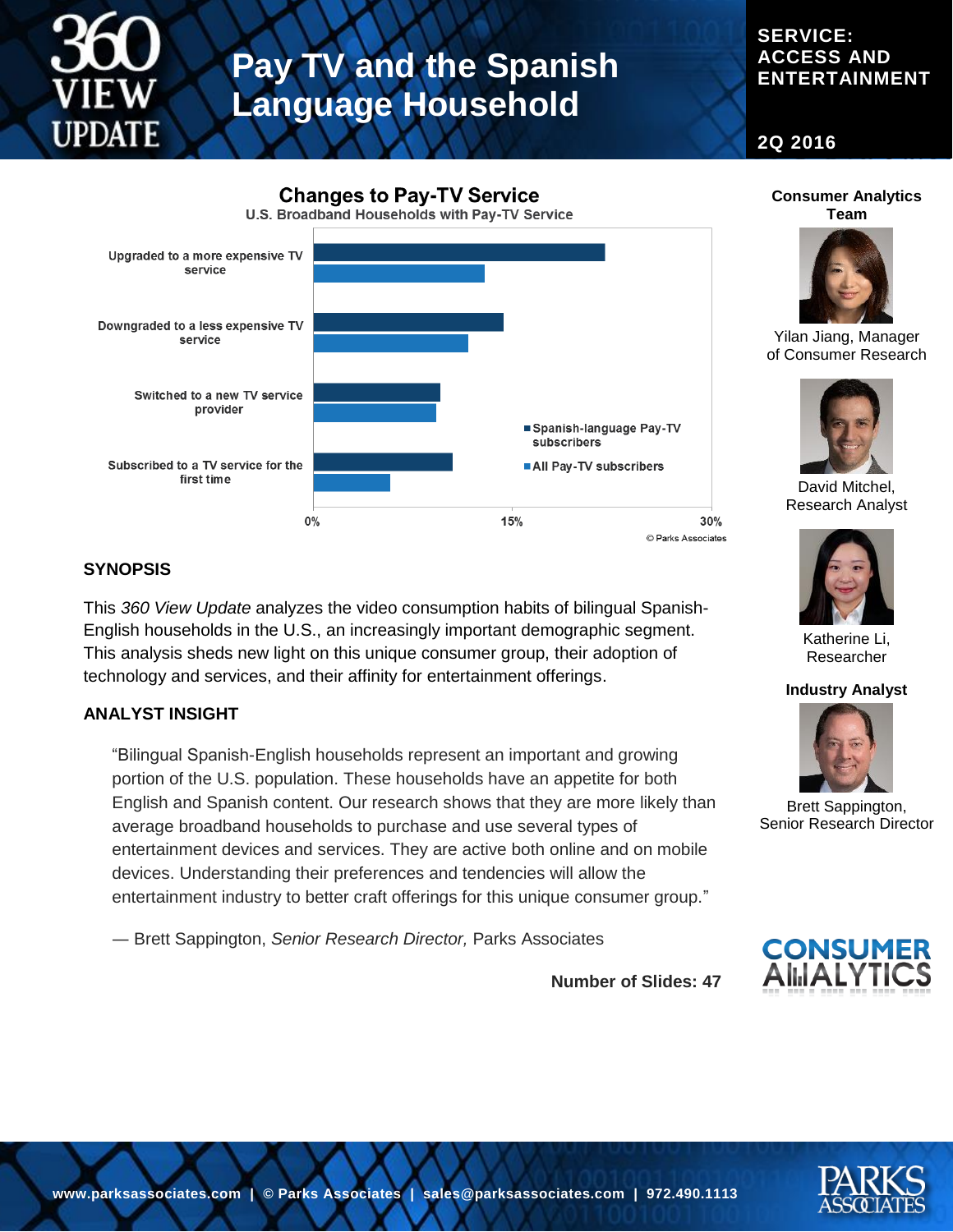

# **Pay TV and the Spanish Language Household**

## **SERVICE: ACCESS AND ENTERTAINMENT**

**2Q 2016**

# **CONTENTS**

- **About the Research**
- **Previous Research**

**Industry Insight**

**Key Findings**

**Recommendations**

#### **Demographics:**

- Daily Use of Spanish in the Home (Q4/15)
- Comparison of Spanish-bilingual BB HHs with All BB HHs (Q4/15)

### **Pay-TV Service & Feature Uptake:**

- Pay-TV Service Subscription (Q4/15)
- Pay-TV Service Subscription (2014 2015)
- Pay-TV Service Providers (Q4/15)
- Uptake of Premium Pay-TV Services (2015)
- Premium Pay-TV Features (Q4/15)
- Monthly Cost of Pay-TV Service (Q4/15)
- Average Monthly Cost of Home Services (Q4/15)

#### **Feature Use:**

- Weekly Use of Premium Pay-TV Service Features (Q4/15)
- Weekly Use of Complimentary Pay-TV Service Features (Q4/15)
- App/Website Sources for Watching TV Programs on Specified Platforms (Q4/15)

#### **Changes to Pay-TV Service:**

- Changes to Pay-TV Service (Q4/15)
- Previous Pay-TV Subscription Period (Q2/15)

### **CE Devices Owned and Used:**

- Adoption of In-Home Entertainment Devices (Q4/15)
- Adoption of Connected In-Home Entertainment Devices (Q4/15)

#### **Attitudes and Adoption of Video Services:**

- Attitudes About Pay-TV Service (Q4/15)
- Appeal of Television Channel Types in a Pay-TV Service Package (Q4/15)
- Attitudes About Video Services (Q4/15)
- Adoption of OTT Subscription Services (Q4/15)
- Personal Use of OTT Services (Q4/15)